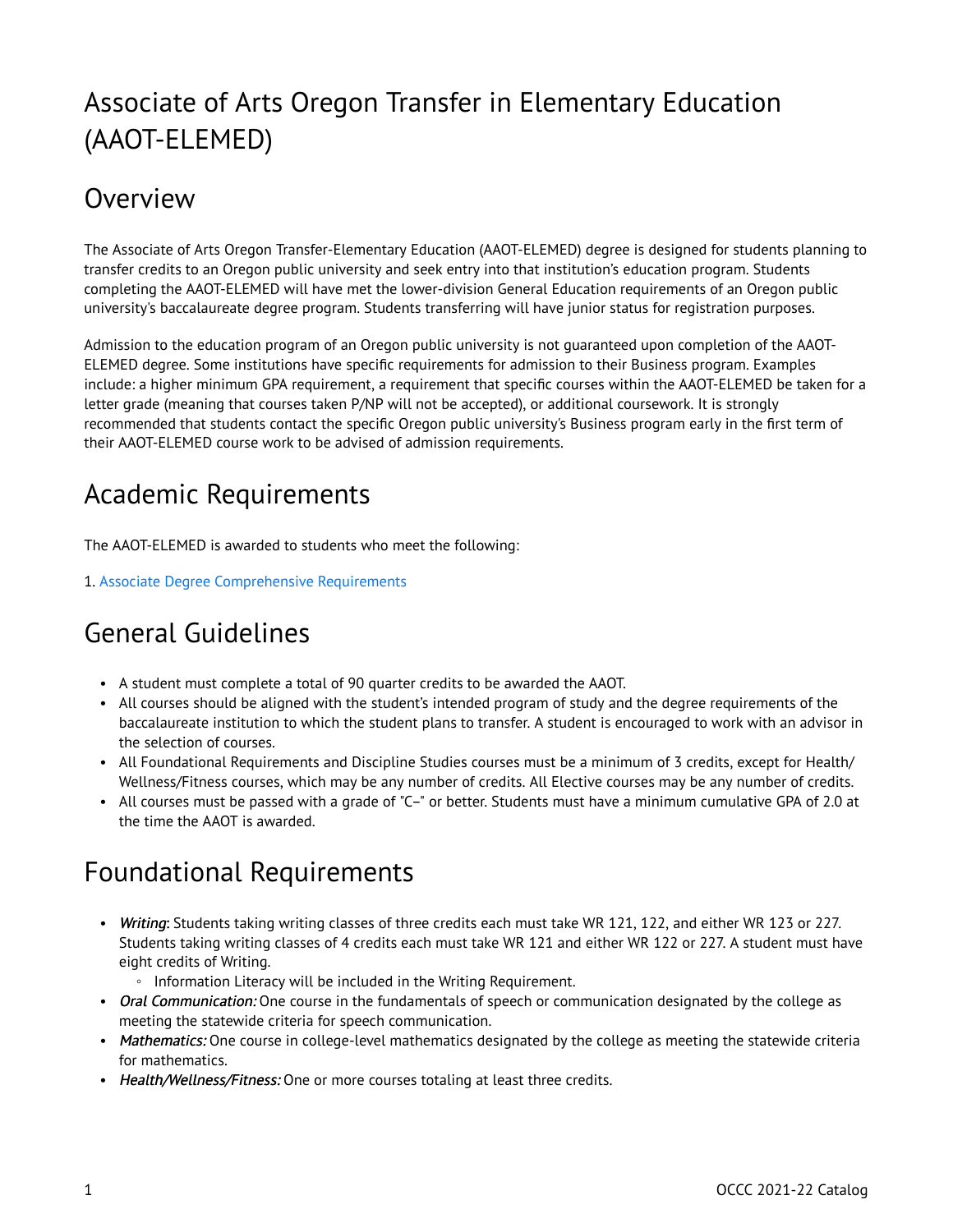# Discipline Studies

- Cultural Literacy: Students must select one course from any of the discipline studies that is designated as meeting the statewide criteria for cultural literacy.
- Arts and Letters: Three courses chosen from two or more disciplines.
- Social Sciences: Four courses chosen from two or more disciplines.
- Science/Math/Computer Science: Four courses from at least two disciplines including at least three laboratory courses in biological and/or physical science.

## Electives

Any college-level course that would bring total credits to 90 quarter hours including up to 12 credits of Career and Technical Education courses, designated by the college as acceptable.

#### University Specific Prerequisites, Recommendations

Each Oregon public university has different requirements for its Elementary Education program; in some cases, meeting the minimum requirements of the AAOT-ELEMED degree will not fulfill the eligibility requirements for admission to the school's Elementary Education program. Examples of eligibility requirements include: a higher minimum GPA for admission than is required for the AAOT-ELEMED, a requirement that specific courses within the AAOT-ELEMED degree be taken for a letter grade (courses taken P/NP will not be accepted), or additional coursework beyond that included in the AAOT-ELEMED. Students are advised to contact their Oregon public university destination's Elementary Education program early in the first term of their AAOT-ELEMED course work to be advised of admission and additional course requirements beyond those stipulated above.

#### AAOT-ELEMED Outcomes

Students who complete this degree should be able to:

- ARTS & LETTERS: Interpret and engage in the Arts & Letters, making use of the creative process to enrich the quality of life; and critically analyze values and ethics within a range of human experience and expression to engage more fully in local and global issues.
- MATHEMATICS: Use appropriate mathematics to solve problems; and Recognize which mathematical concepts are applicable to a scenario, apply appropriate mathematics and technology in its analysis, and then accurately interpret, validate, and communicate the results.
- SCIENCE/COMP SCIENCE: Gather, comprehend, and communicate scientific and technical information in order to explore ideas, models, and solutions and generate further questions; Apply scientific and technical modes of inquiry, individually, and collaboratively, to critically evaluate existing or alternative explanations, solve problems, and make evidence-based decisions in an ethical manner; and Assess the strengths and weaknesses of scientific studies and critically examine the influence of scientific and technical knowledge on human society and the environment.
- SOCIAL SCIENCE: Apply analytical skills to social phenomena in order to understand human behavior; and Apply knowledge and experience to foster personal growth and better appreciate the diverse social world in which we live.
- SPEECH/ORAL: Engage in ethical communication processes that accomplish goals; Respond to the needs of diverse audiences and contexts; and Build and manage relationships.
- WRITING: Read actively, think critically and write purposefully and capable for academic and, in some cases, professional audiences; Locate, evaluate, and ethically utilize information to communicate effectively; and Demonstrate appropriate reasoning in response to complex issues.